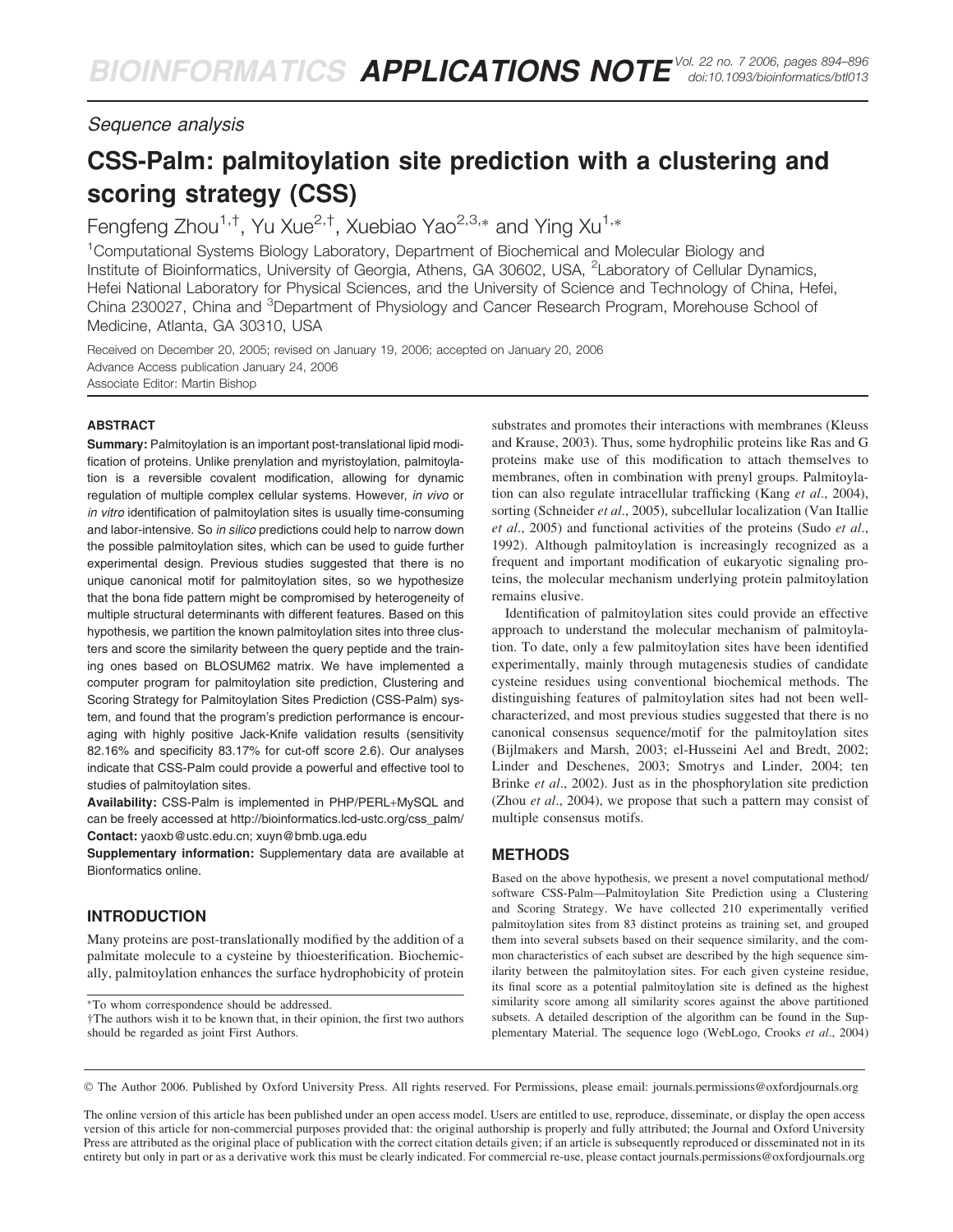|                  | 1. Enter the sequences:<br>All the spaces, line breaks will be automatically removed. You could input raw sequence                   |                       |  |  |
|------------------|--------------------------------------------------------------------------------------------------------------------------------------|-----------------------|--|--|
|                  | for one protein or multiple proteins' sequences in FASTA format!                                                                     |                       |  |  |
|                  |                                                                                                                                      |                       |  |  |
| sapiens (Human). | >sp Q02224 CENPE HUMAN Centromeric protein E (CENP-E protein) - Homo<br>MAEEGAVAVCVRVRPLNSREESLGETAOVYWKTDNNVIYOVDGSKSFNFDRVFHGNETTK |                       |  |  |
|                  | NVYEEIAAPIIDSAIQGYNGTIFAYGQTASGKTYTMMGSEDHLGVIPRAIHDIFQKIKKF                                                                         |                       |  |  |
|                  | PDREFLLRVSYMEIYNETITDLLCGTOKMKPLIIREDVNRNVYVADLTEEVVYTSEMALK<br>UITKGEKSRHYGETKMNQRSSRSHTIFRMILESREKGEPSNCEGSVKVSHLNLVDLAGSE         |                       |  |  |
|                  | RAAQTGAAGVRLKEGCNINRSLFILGQVIKKLSDGQVGGFINYRDSKLTRILQNSLGGNP                                                                         |                       |  |  |
|                  | KTRIICTITPVSFDETLTALOFASTAKYMKNTPYVNEVSTDEALLKRYRKEIMDLKKOLE                                                                         |                       |  |  |
|                  | Choose the cut-off value: $2.6 \times$                                                                                               |                       |  |  |
|                  |                                                                                                                                      |                       |  |  |
| Submit           | Clear Form                                                                                                                           | Example (CENPE_HUMAN) |  |  |
|                  |                                                                                                                                      |                       |  |  |
|                  |                                                                                                                                      |                       |  |  |

| where we can see the first state of |       |       |     |  |
|-------------------------------------|-------|-------|-----|--|
| EELKVAHCCLKEQEE                     | 1484  | 4.077 | . h |  |
| ELKVAHCCLKEOEET                     | 148.5 | 2.962 | 2.6 |  |
|                                     |       |       |     |  |

Position CSS Score

tr | Q6RT24 | Q6RT24 MOUSE Centromere associated protein-E - Mus musculus (Mouse).

| Peptide                | Position | CSS Score | Cut0ff |  |
|------------------------|----------|-----------|--------|--|
| EELMLARCCLKEOEN        | 1385     | 3.103     | 2.6    |  |
| <b>ELMLARCCLKEQENK</b> | 1386     | 3.171     | 2.6    |  |

Download the TAB-deliminated data file from here.

#### **(b)**

Pentide

Fig. 1. (a) Prediction page of CSS-Palm web server. (b) Prediction results of human (Q02224) and mouse CENP-E (Q6RT24). The default cut-off score is 2.6 (Sn 82.16% and Sp 83.17%).

 $C$ ut Off

of each of the subsets (Supplementary Fig. S1, S2 and S3) indicates that such strategy achieves better specificity over the whole set of collected palmitoylation sites (Supplementary Fig. S4). Its prediction performance on the curated dataset is highly encouraging with Jack-Knife sensitivity of 82.16% and specificity of 83.17%, respectively. To facilitate its application, we have developed an easy-to-use web server that is freely accessible from [http://bioinformatics.lcd-ustc.org/css\\_palm/](http://bioinformatics.lcd-ustc.org/css_palm/)

#### APPLICATION

To explain how to use our CSS-Palm web server, we choose human Centromeric protein E (CENP-E, Q02224), a mitotic kinesin, as an example. Human CENP-E protein, as an important component of Kinetochore protein complexes, is localized in outerplate

kinetochores during mitosis, attaches spindle microtubules to centromeres and orchestrates the fidelity of chromosomal segregation (Yao et al., 1997, 2000).

We first retrieved the primary sequences of both human and mouse CENP-E from ExPASy and pasted both the sequences in FASTA format into the textbox of CSS-Palm [\(http://bioinformatics.](http://bioinformatics) lcd-ustc.org/css\_palm/prediction.php) and pressed the 'Submit' button to get the predicted palmitoylation sites by CSS-Palm (Fig.1a). As in Figure 1b, the prediction result suggests that both of the CENP-E proteins may be palmitoylated at a conserved pair of peptides in human (1477-EELKVAHCCLKEQEET-1492) and mouse (1378-EELNLARCCLKEQENK-1393), which needs further experimental verification.